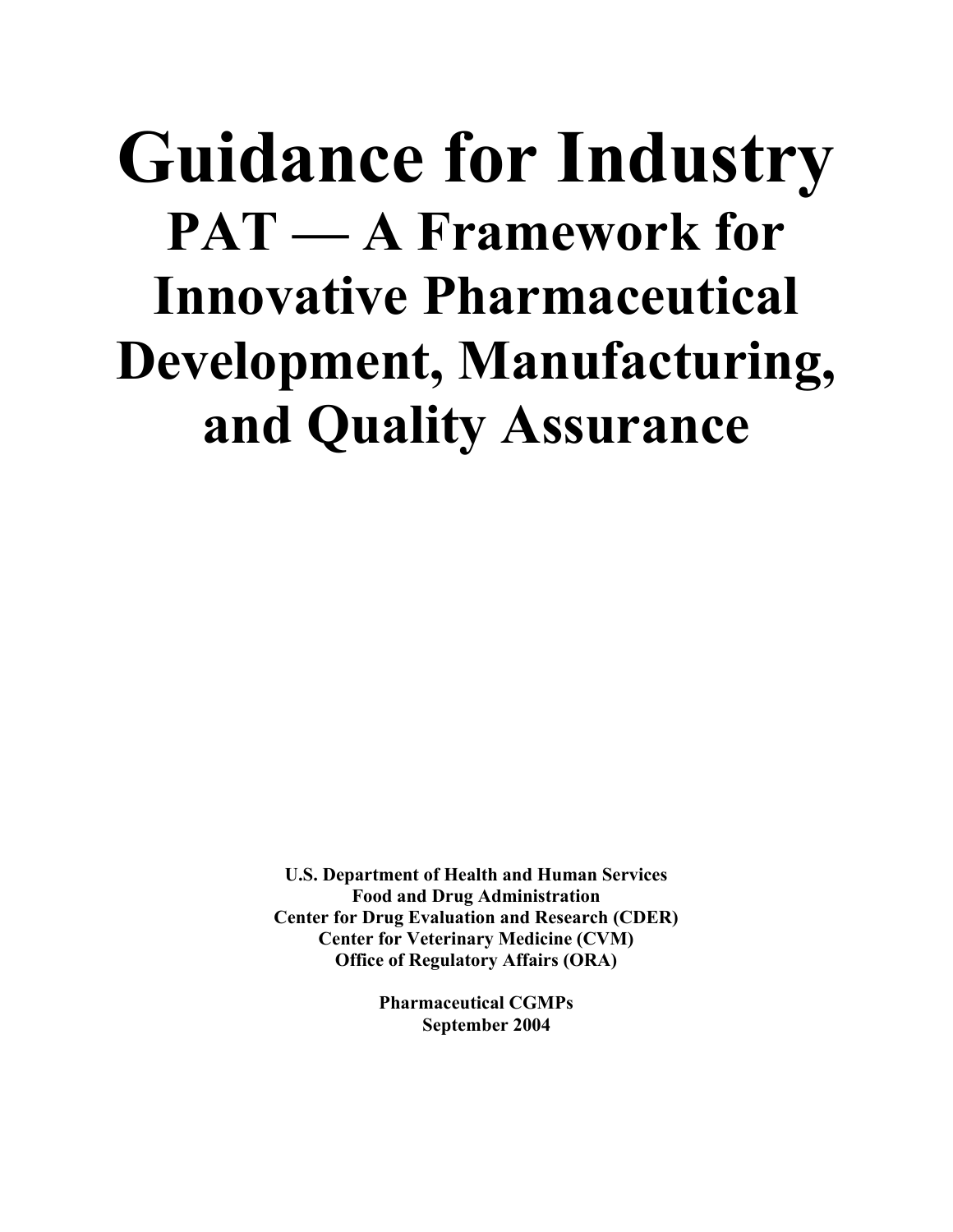# **Guidance for Industry PAT — A Framework for Innovative Pharmaceutical Development, Manufacturing, and Quality Assurance**

*Additional copies are available from:* 

*Office of Training and Communication Division of Drug Information, HFD-240 Center for Drug Evaluation and Research Food and Drug Administration 5600 Fishers Lane Rockville, MD 20857 (Tel) 301-827-4573 http://www.fda.gov/cder/guidance/index.htm and/or Communications Staff, HFV-12 Center for Veterinary Medicine Food and Drug Administration 7519 Standish Place, Rockville, MD 20855 (Tel) 301-827-3800 http://www.fda.gov/cvm/guidance/published.html* 

**U.S. Department of Health and Human Services Food and Drug Administration Center for Drug Evaluation and Research (CDER) Center for Veterinary Medicine (CVM) Office of Regulatory Affairs (ORA) September 2004 Pharmaceutical CGMPs**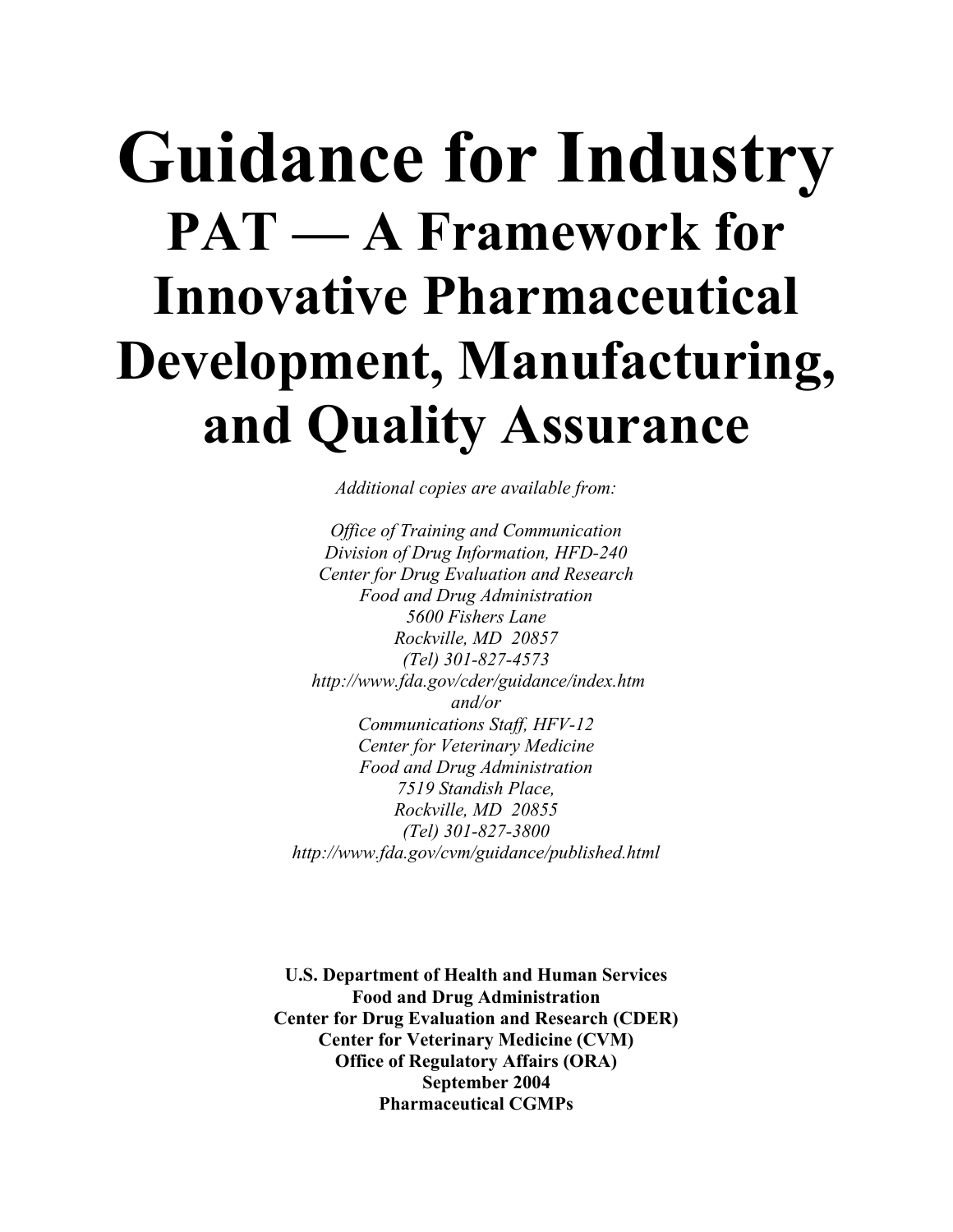# **TABLE OF CONTENTS**

| В. |  |  |  |
|----|--|--|--|
|    |  |  |  |
|    |  |  |  |
|    |  |  |  |
|    |  |  |  |
|    |  |  |  |
|    |  |  |  |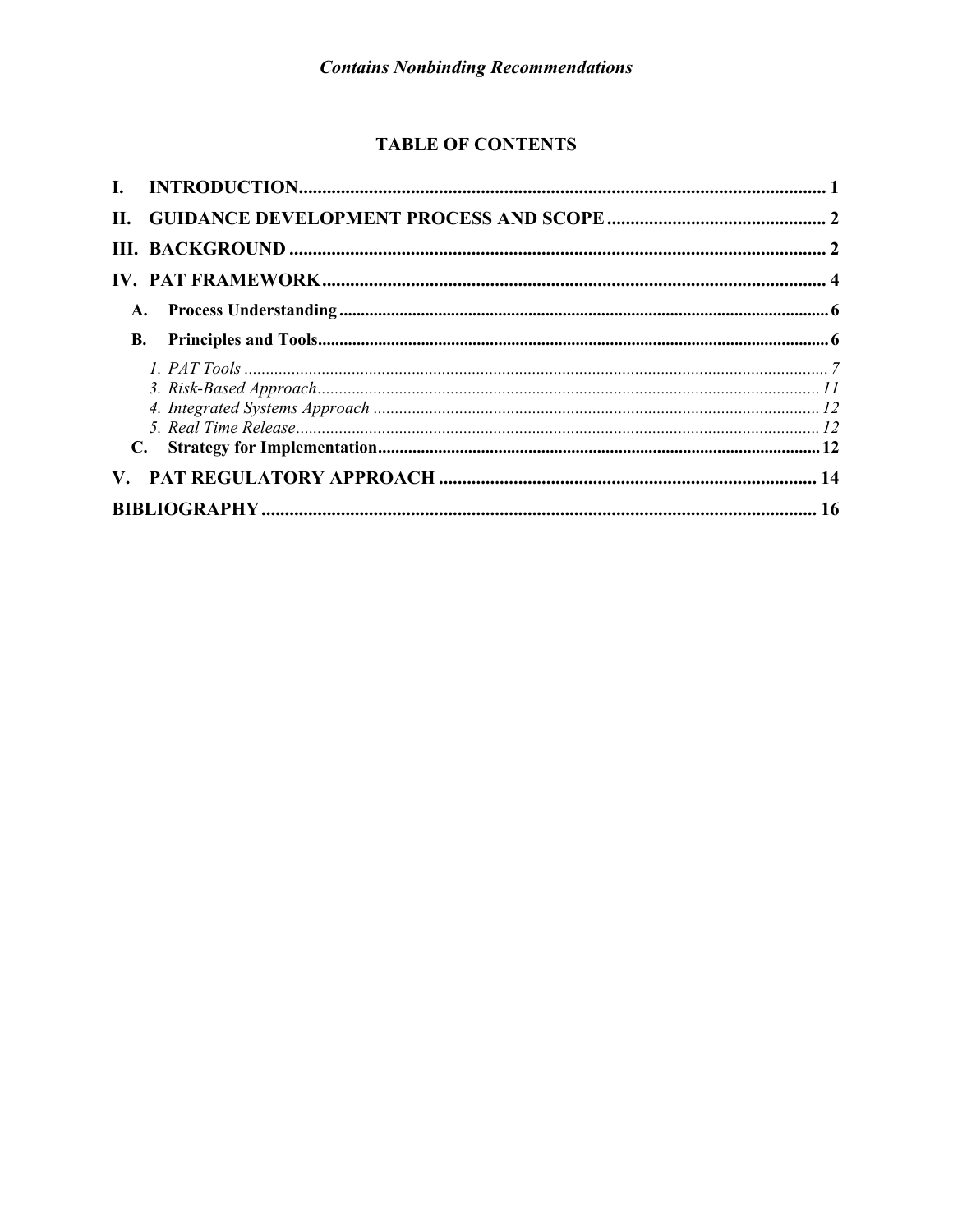# **Guidance for Industr[y1](#page-3-1)**

# <span id="page-3-0"></span>**PAT — A Framework for Innovative Pharmaceutical Development, Manufacturing, and Quality Assurance**

This guidance represents the Food and Drug Administration's (FDA's) current thinking on this topic. It does not create or confer any rights for or on any person and does not operate to bind FDA or the public. You can use an alternative approach if the approach satisfies the requirements of the applicable statutes and regulations. If you want to discuss an alternative approach, contact the FDA staff responsible for implementing this guidance. If you cannot identify the appropriate FDA staff, call the appropriate number listed on the title page of this guidance.

# **I. INTRODUCTION**

<u>.</u>

This guidance is intended to describe a regulatory framework (Process Analytical Technology, PAT) that will encourage the voluntary development and implementation of innovative pharmaceutical development, manufacturing, and quality assurance. Working with existing regulations, the Agency has developed an innovative approach for helping the pharmaceutical industry address anticipated technical and regulatory issues and questions.

This guidance is written for a broad industry audience in different organizational units and scientific disciplines. To a large extent, the guidance discusses principles with the goal of highlighting opportunities and developing regulatory processes that encourage innovation. In this regard, it is not a typical Agency guidance.

FDA's guidance documents, including this guidance, do not establish legally enforceable responsibilities. Instead, guidances describe the Agency's current thinking on a topic and should be viewed only as recommendations, unless specific regulatory or statutory requirements are cited. The use of the word *should* in Agency guidances means that something is suggested or recommended, but not required.

<span id="page-3-1"></span> $<sup>1</sup>$  This guidance was prepared by the Office of Pharmaceutical Science in the Center for Drug Evaluation and</sup> Research (CDER) under the direction of Food and Drug Administration's Process Analytical Technology (PAT) Steering Committee with membership from CDER, Center for Veterinary Medicine (CVM), and Office of Regulatory Affairs (ORA).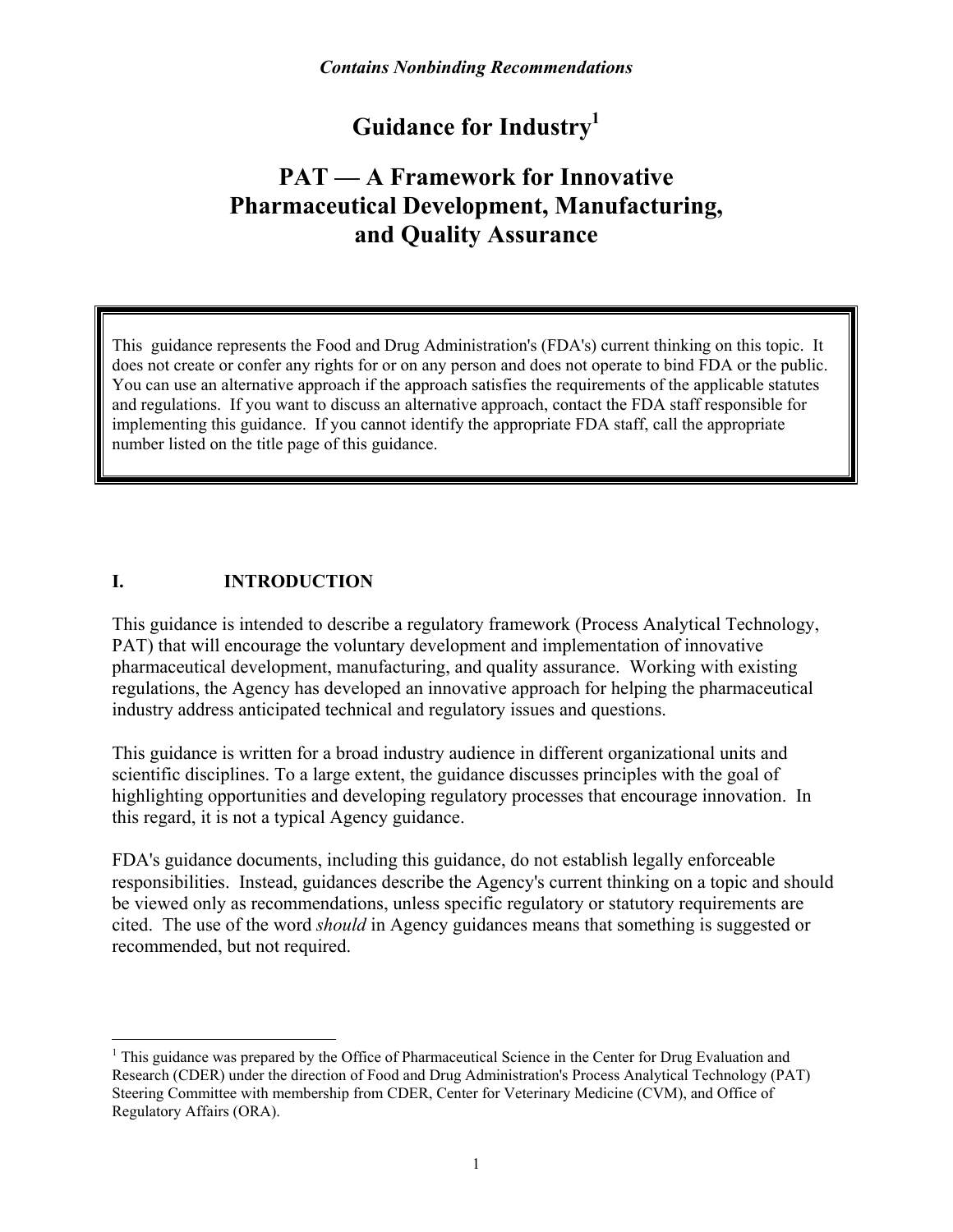# <span id="page-4-0"></span>**II. SCOPE**

The scientific, risk-based framework outlined in this guidance, *Process Analytical Technology* or PAT, is intended to support innovation and efficiency in pharmaceutical development, manufacturing, and quality assurance. The framework is founded on process understanding to facilitate innovation and risk-based regulatory decisions by industry and the Agency. The framework has two components: (1) a set of scientific principles and tools supporting innovation and (2) a strategy for regulatory implementation that will accommodate innovation. The regulatory implementation strategy includes creation of a PAT Team approach to chemistry manufacturing and control (CMC) review and current good manufacturing practice (CGMP) inspections as well as joint training and certification of PAT review and inspection staff. Together with the recommendations in this guidance, our new strategy is intended to alleviate concern among manufacturers that innovation in manufacturing and quality assurance will result in regulatory impasse. The Agency is encouraging manufacturers to use the PAT framework described here to develop and implement effective and efficient innovative approaches in pharmaceutical development, manufacturing and quality assurance.

This guidance addresses new and abbreviated new (human and veterinary) drug application products and specified biologics regulated by CDER and CVM as well as nonapplication drug products. Within this scope, the guidance is applicable to all manufacturers of drug substances, drug products, and specified biologics (including intermediate and drug product components) over the life cycle of the products (references to 21 CFR part 211 are merely examples of related regulation). Within the context of this guidance, the term *manufacturers* includes human drug, veterinary drug, and specified biologic sponsors and applicants (21 CFR 99.3(f)).

We would like to emphasize that any decision on the part of a manufacturer to work with the Agency to develop and implement PAT is a voluntary one. In addition, developing and implementing an innovative PAT system for a particular product does not mean that a similar system must be developed and implemented for other products.

# **III. BACKGROUND**

Conventional pharmaceutical manufacturing is generally accomplished using batch processing with laboratory testing conducted on collected samples to evaluate quality. This conventional approach has been successful in providing quality pharmaceuticals to the public. However, today significant opportunities exist for improving pharmaceutical development, manufacturing, and quality assurance through innovation in product and process development, process analysis, and process control.

Unfortunately, the pharmaceutical industry generally has been hesitant to introduce innovative systems into the manufacturing sector for a number of reasons. One reason often cited is regulatory uncertainty, which may result from the perception that our existing regulatory system is rigid and unfavorable to the introduction of innovative systems. For example, many manufacturing procedures are treated as being frozen and many process changes are managed through regulatory submissions. In addition, other scientific and technical issues have been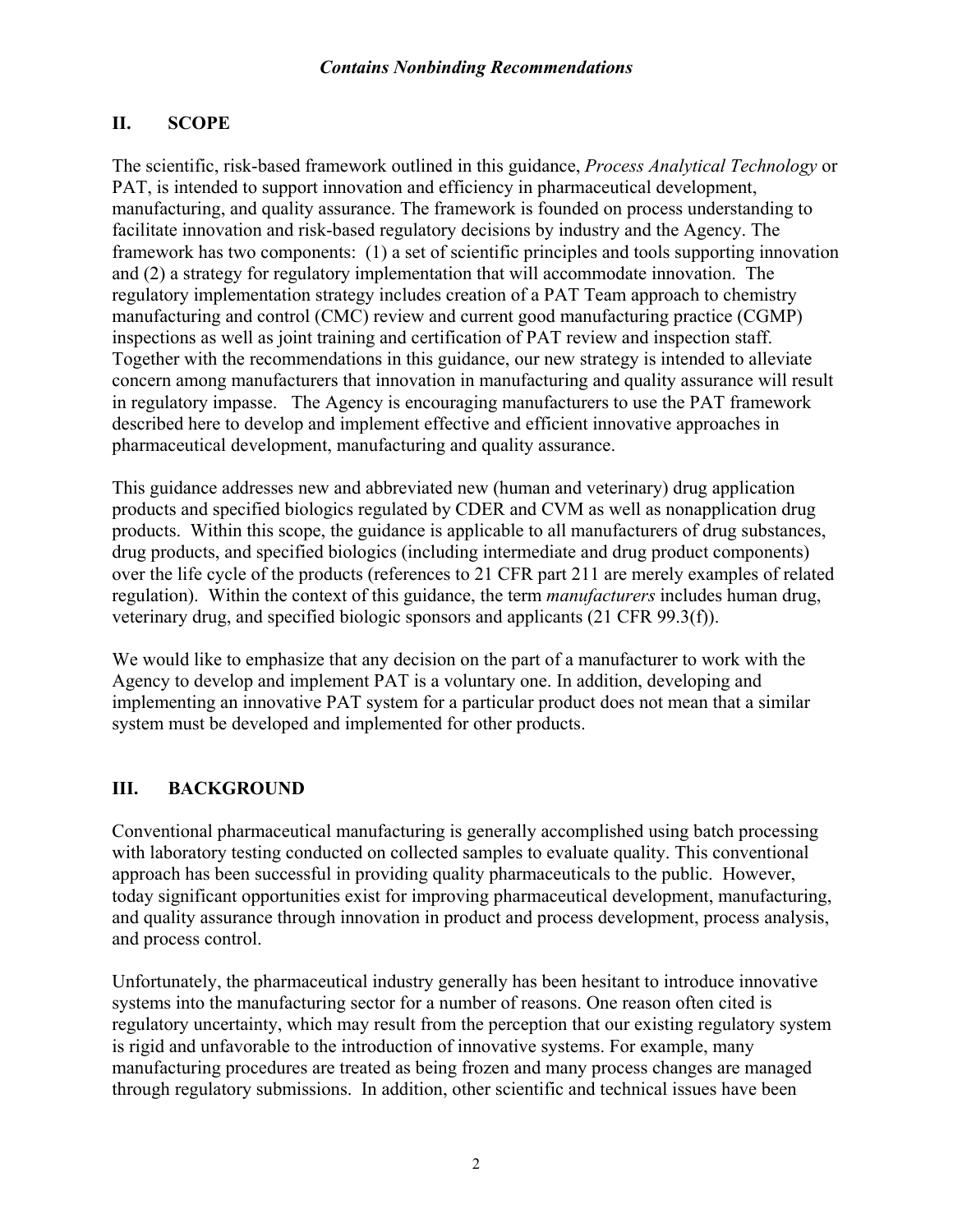raised as possible reasons for this hesitancy. Nonetheless, industry's hesitancy to broadly embrace innovation in pharmaceutical manufacturing is undesirable from a public health perspective. Efficient pharmaceutical manufacturing is a critical part of an effective U.S. health care system. The health of our citizens (and animals in their care) depends on the availability of safe, effective, and affordable medicines.

Pharmaceuticals continue to have an increasingly prominent role in health care. Therefore pharmaceutical manufacturing will need to employ innovation, cutting edge scientific and engineering knowledge, along with the best principles of quality management to respond to the challenges of new discoveries (e.g., novel drugs and nanotechnology) and ways of doing business (e.g., individualized therapy, genetically tailored treatment). Regulatory policies must also rise to the challenge.

In August 2002, recognizing the need to eliminate the hesitancy to innovate, the Food and Drug Administration (FDA) launched a new initiative entitled "Pharmaceutical CGMPs for the 21<sup>st</sup> Century: A Risk-Based Approach." This initiative has several important goals, which ultimately will help improve the American public's access to quality health care services. The goals are intended to ensure that:

- The most up-to-date concepts of risk management and quality systems approaches are incorporated into the manufacture of pharmaceuticals while maintaining product quality
- Manufacturers are encouraged to use the latest scientific advances in pharmaceutical manufacturing and technology
- The Agency's submission review and inspection programs operate in a coordinated and synergistic manner
- Regulations and manufacturing standards are applied consistently by the Agency and the manufacturer
- Management of the Agency's Risk-Based Approach encourages innovation in the pharmaceutical manufacturing sector
- Agency resources are used effectively and efficiently to address the most significant health risks

Pharmaceutical manufacturing continues to evolve with increased emphasis on science and engineering principles. Effective use of the most current pharmaceutical science and engineering principles and knowledge — throughout the life cycle of a product — can improve the efficiencies of both the manufacturing and regulatory processes. This FDA initiative is designed to do just that by using an integrated systems approach to regulating pharmaceutical product quality. The approach is based on science and engineering principles for assessing and mitigating risks related to poor product and process quality. In this regard, the desired state of pharmaceutical manufacturing and regulation may be characterized as follows:

- Product quality and performance are ensured through the design of effective and efficient manufacturing processes
- Product and process specifications are based on a mechanistic understanding of how formulation and process factors affect product performance
- Continuous *real time* quality assurance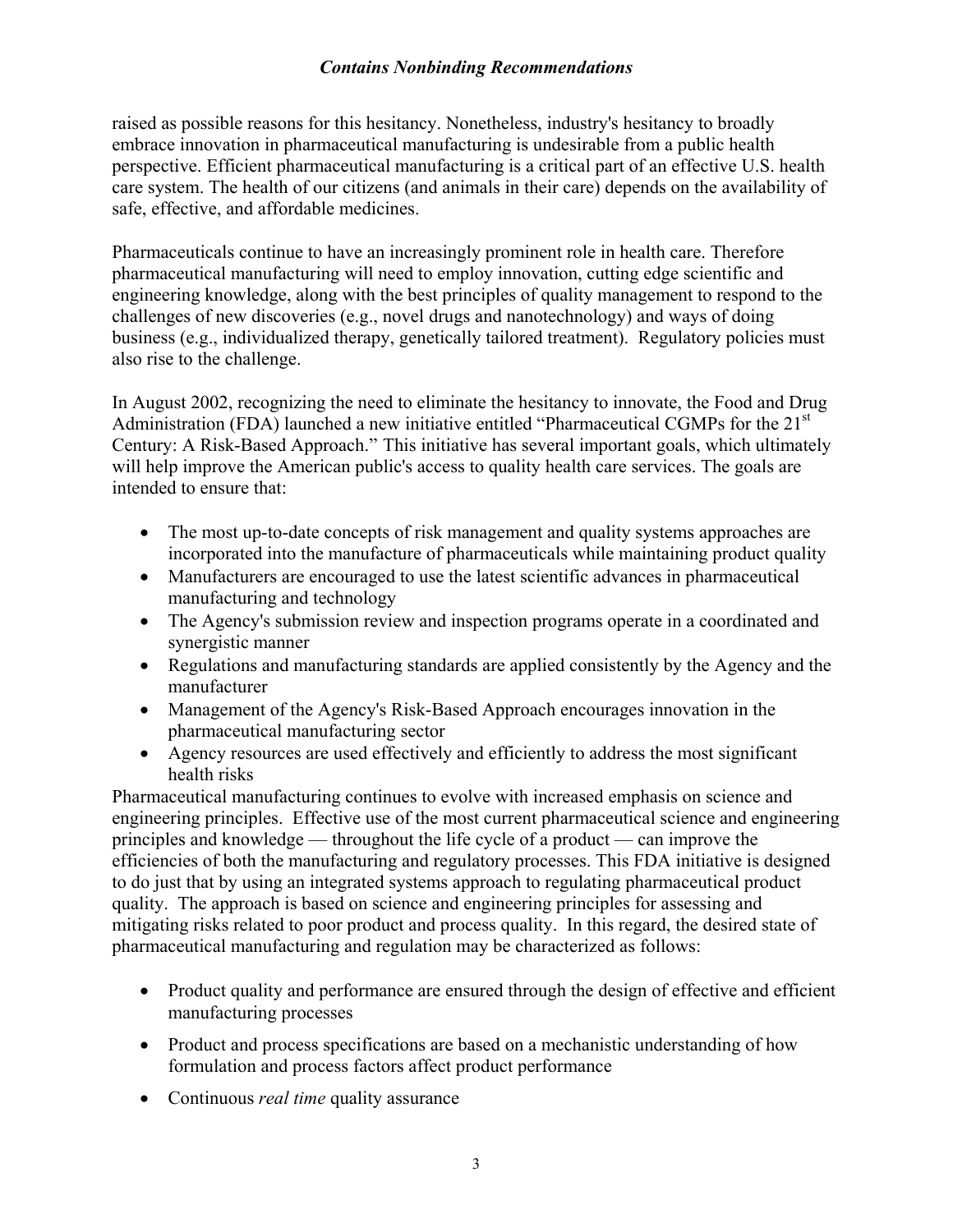- <span id="page-6-0"></span>• Relevant regulatory policies and procedures are tailored to accommodate the most current level of scientific knowledge
- Risk-based regulatory approaches recognize

– the level of scientific understanding of how formulation and manufacturing process factors affect product quality and performance

– the capability of process control strategies to prevent or mitigate the risk of producing a poor quality product

This guidance, which is consistent with the Agency's August 2002 initiative, is intended to facilitate progress to this desired state.

This guidance was developed through a collaborative effort involving CDER, the Center for Veterinary Medicine (CVM), and the Office of Regulatory Affairs  $(ORA)<sup>2</sup>$  Collaborative activities included public discussions, PAT team building activities, joint training and certification, and research. An integral part of this process was the extensive public discussions at the FDA Science Board, the Advisory Committee for Pharmaceutical Science (ACPS), the PAT-Subcommittee of ACPS, and several scientific workshops. Discussions covered a wide range of topics including opportunities for improving pharmaceutical manufacturing, existing barriers to innovation, possible approaches for removing both real and perceived barriers, and many of the principles described in this guidance.

# **IV. PAT FRAMEWORK**

 $\overline{a}$ 

The Agency considers PAT to be a system for designing, analyzing, and controlling manufacturing through timely measurements (i.e., during processing) of critical quality and performance attributes of raw and in-process materials and processes, with the goal of ensuring final product quality. It is important to note that the term *analytical* in PAT is viewed broadly to include chemical, physical, microbiological, mathematical, and risk analysis conducted in an integrated manner. The goal of PAT is to enhance understanding and control the manufacturing process, which is consistent with our current drug quality system: *quality cannot be tested into products; it should be built-in or should be by design*. Consequently, the tools and principles described in this guidance should be used for gaining process understanding and can also be used to meet the regulatory requirements for validating and controlling the manufacturing process.

Quality is built into pharmaceutical products through a comprehensive understanding of:

- The intended therapeutic objectives; patient population; route of administration; and pharmacological, toxicological, and pharmacokinetic characteristics of a drug
- The chemical, physical, and biopharmaceutic characteristics of a drug

<span id="page-6-1"></span> $2^2$  For products regulated by the Center for Biologics Evaluation and Research (CBER), manufacturers should contact CBER to discuss applicability of Process Analytical Technology.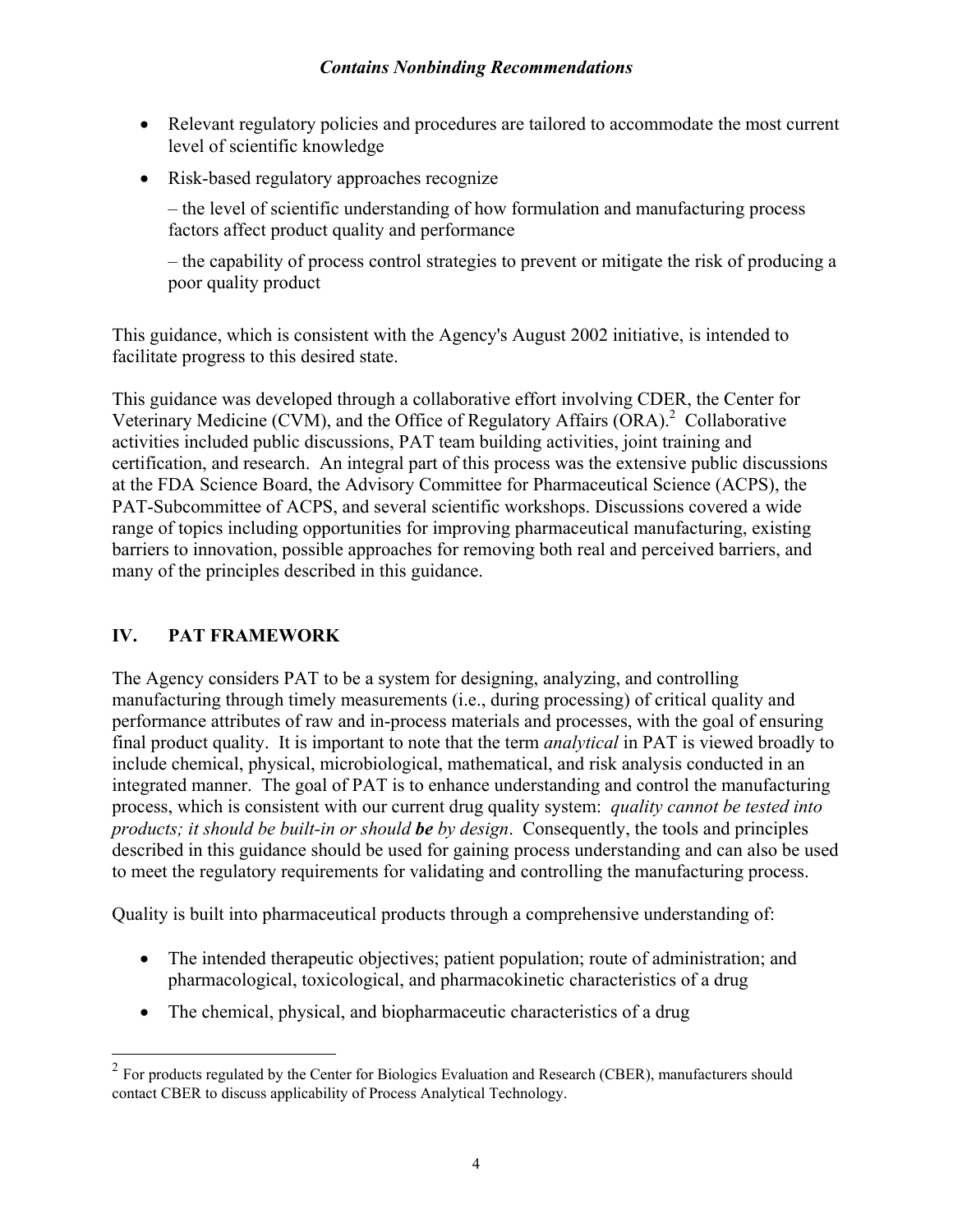- Design of a product and selection of product components and packaging based on drug attributes listed above
- The design of manufacturing processes using principles of engineering, material science, and quality assurance to ensure acceptable and reproducible product quality and performance throughout a product's shelf life

Using this approach of *building quality into products,* this guidance highlights the necessity for process understanding and opportunities for improving manufacturing efficiencies through innovation and enhanced scientific communication between manufacturers and the Agency. Increased emphasis on *building quality into products* allows more focus to be placed on relevant multi-factorial relationships among material, manufacturing process, environmental variables, and their effects on quality. This enhanced focus provides a basis for identifying and understanding relationships among various critical formulation and process factors and for developing effective risk mitigation strategies (e.g., product specifications, process controls, training). The data and information to help understand these relationships can be leveraged through preformulation programs, development and scale-up studies, as well as from improved analysis of manufacturing data collected over the life of a product.

Effective innovation in development, manufacturing and quality assurance would be expected to better answer questions such as the following:

- What are the mechanisms of degradation, drug release, and absorption?
- What are the effects of product components on quality?
- What sources of variability are critical?
- How does the process manage variability?

A desired goal of the PAT framework is to design and develop well understood processes that will consistently ensure a predefined quality at the end of the manufacturing process. Such procedures would be consistent with the basic tenet of quality by design and could reduce risks to quality and regulatory concerns while improving efficiency. Gains in quality, safety and/or efficiency will vary depending on the process and the product, and are likely to come from:

- Reducing production cycle times by using on-, in-, and/or at-line measurements and controls
- Preventing rejects, scrap, and re-processing
- Real time release
- Increasing automation to improve operator safety and reduce human errors
- Improving energy and material use and increasing capacity
- Facilitating continuous processing to improve efficiency and manage variability
	- For example, use of dedicated small-scale equipment (to eliminate certain scaleup issues)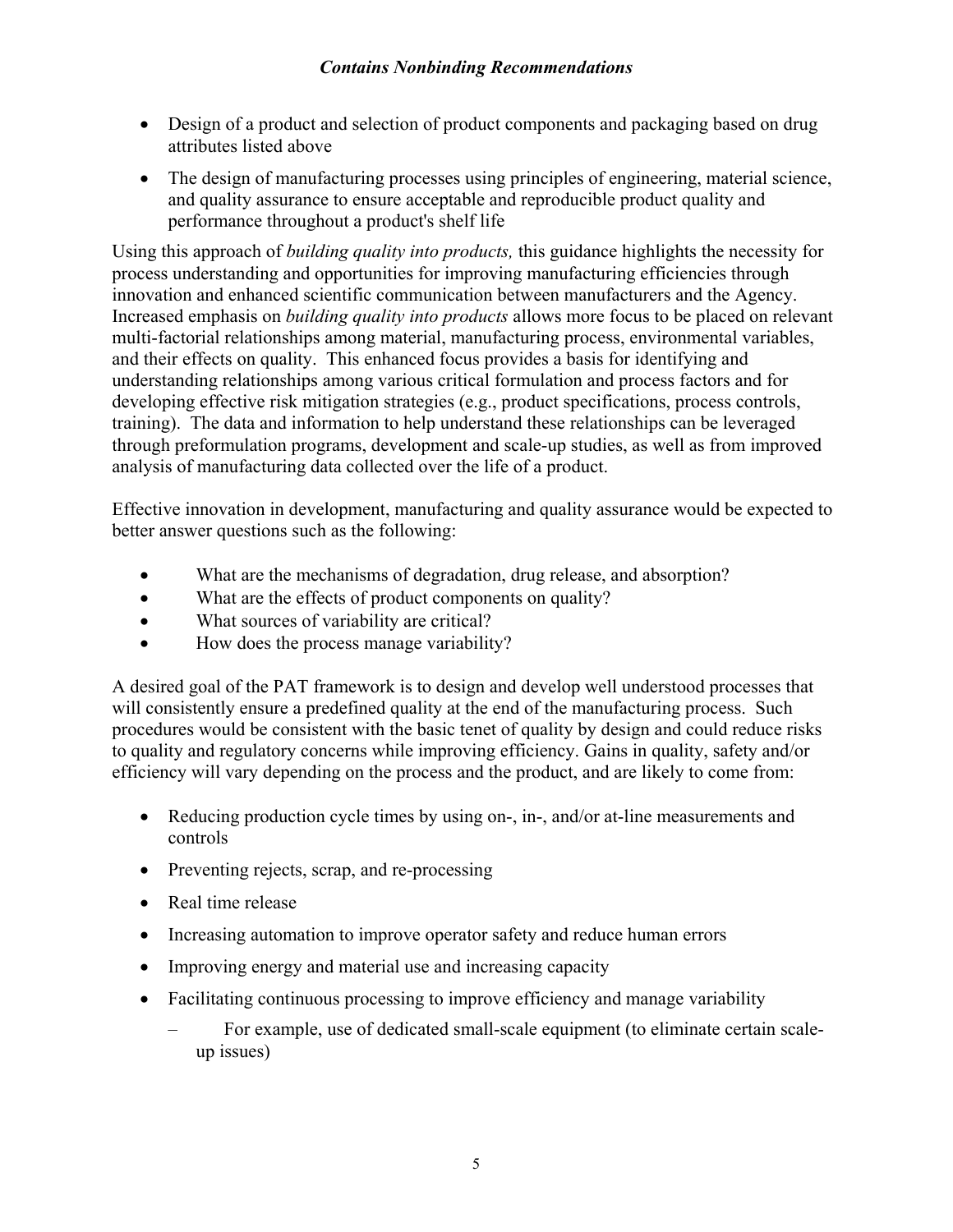<span id="page-8-0"></span>This guidance facilitates innovation in development, manufacturing and quality assurance by focusing on process understanding. These concepts are applicable to all manufacturing situations.

# **A. Process Understanding**

A process is generally considered well understood when (1) all critical sources of variability are identified and explained; (2) variability is managed by the process; and, (3) product quality attributes can be accurately and reliably predicted over the design space established for materials used, process parameters, manufacturing, environmental, and other conditions. The ability to predict reflects a high degree of process understanding. Although retrospective process capability data are indicative of a state of control, these alone may be insufficient to gauge or communicate process understanding.

A focus on process understanding can reduce the burden for validating systems by providing more options for justifying and qualifying systems intended to monitor and control biological, physical, and/or chemical attributes of materials and processes. In the absence of process knowledge, when proposing a new process analyzer, the test-to-test comparison between an online process analyzer and a conventional test method on collected samples may be the only available validation option. In some cases, this approach may be too burdensome and may discourage the use of some new technologies.

Transfer of laboratory methods to on-, in-, or at-line methods may not necessarily be PAT. Existing regulatory guidance documents and compendial approaches on analytical method validation should be considered.

Structured product and process development on a small scale, using experimental design and onor in-line process analyzers to collect data in real time, can provide increased insight and understanding for process development, optimization, scale-up, technology transfer, and control. Process understanding then continues in the production phase when other variables (e.g., environmental and supplier changes) may possibly be encountered. Therefore, continuous learning over the life cycle of a product is important.

# **B. Principles and Tools**

Pharmaceutical manufacturing processes often consist of a series of unit operations, each intended to modulate certain properties of the materials being processed. To ensure acceptable and reproducible modulation, consideration should be given to the quality attributes of incoming materials and their process-ability for each unit operation. During the last 3 decades, significant progress has been made in developing analytical methods for chemical attributes (e.g., identity and purity). However, certain physical and mechanical attributes of pharmaceutical ingredients are not necessarily well understood. Consequently, the inherent, undetected variability of raw materials may be manifested in the final product. Establishing effective processes for managing physical attributes of raw and in-process materials requires a fundamental understanding of attributes that are critical to product quality. Such attributes (e.g., particle size and shape variations within a sample) of raw and in-process materials may pose a significant challenge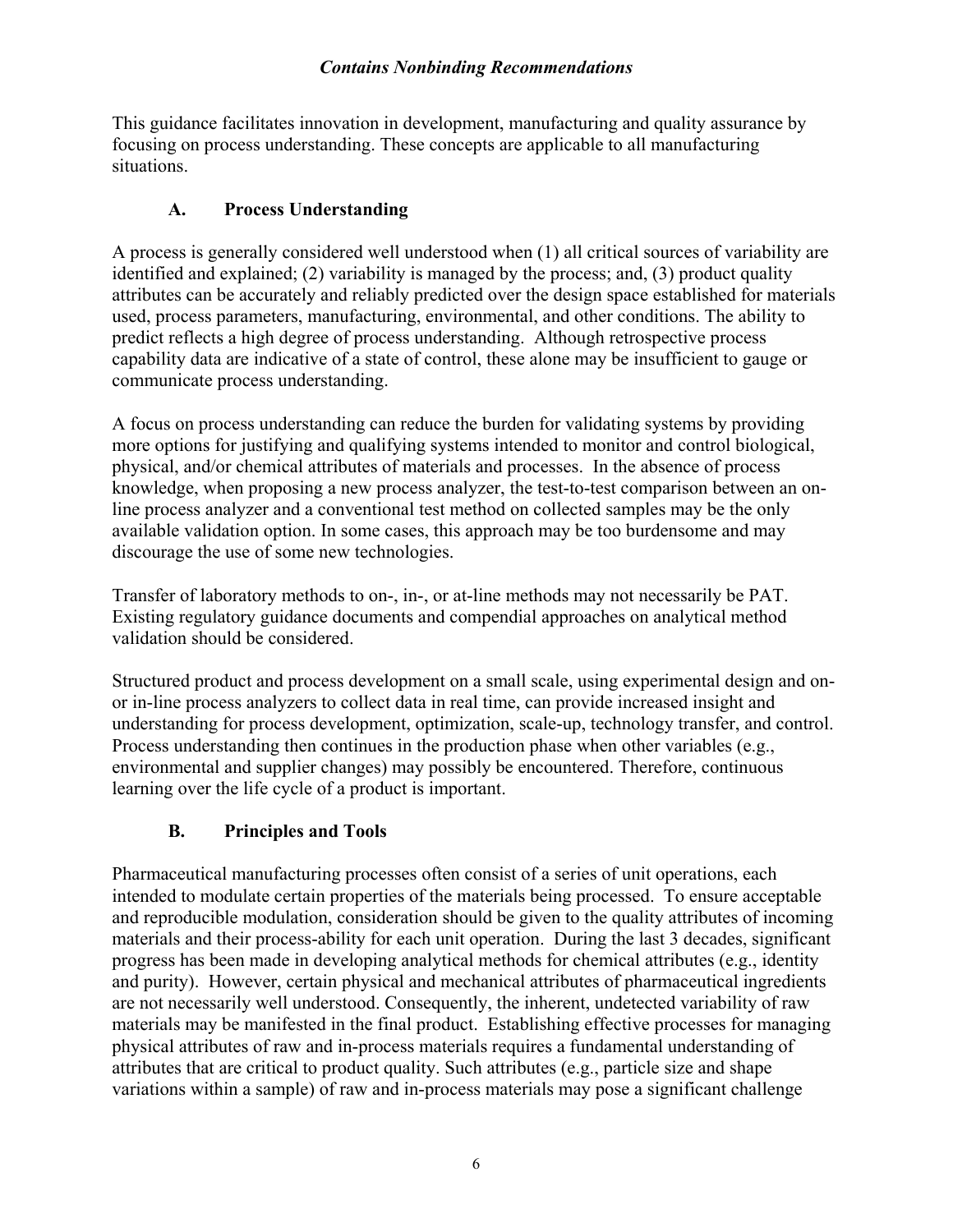<span id="page-9-0"></span>because of their complexities and difficulties related to collecting representative samples. For example, it is well known that powder sampling procedures can be erroneous.

Formulation design strategies exist that provide robust processes that are not adversely affected by minor differences in physical attributes of raw materials. Because these strategies are not generalized and are often based on the experience of a particular formulator, the quality of these formulations can be evaluated only by testing samples of in-process materials and end products. Currently, these tests are performed off line after preparing collected samples for analysis. Different tests, each for a particular quality attribute, are needed because such tests only address one attribute of the active ingredient following sample preparation (e.g., chemical separation to isolate it from other components). During sample preparation, other valuable information pertaining to the formulation matrix is often lost. Several new technologies are now available that can acquire information on multiple attributes with minimal or no sample preparation. These technologies provide an opportunity to assess multiple attributes, often nondestructively.

Currently, most pharmaceutical processes are based on time*-*defined end points (e.g., blend for 10 minutes). However, in some cases, these time-defined end points do not consider the effects of physical differences in raw materials. Processing difficulties can arise that result in the failure of a product to meet specifications, even if certain raw materials conform to established pharmacopeial specifications, which generally address only chemical identity and purity.

Appropriate use of PAT tools and principles, described below can provide relevant information relating to physical, chemical, and biological attributes. The process understanding gained from this information will enable process control and optimization, address the limitation of the timedefined end points discussed above, and improve efficiency.

*1. PAT Tools* 

There are many tools available that enable process understanding for scientific, risk-managed pharmaceutical development, manufacture, and quality assurance. These tools, when used within a system, can provide effective and efficient means for acquiring information to facilitate process understanding, continuous improvement, and development of risk-mitigation strategies. In the PAT framework, these tools can be categorized according to the following:

- Multivariate tools for design, data acquisition and analysis
- Process analyzers
- Process control tools
- Continuous improvement and knowledge management tools

An appropriate combination of some, or all, of these tools may be applicable to a single-unit operation, or to an entire manufacturing process and its quality assurance.

a. Multivariate Tools for Design, Data Acquisition and Analysis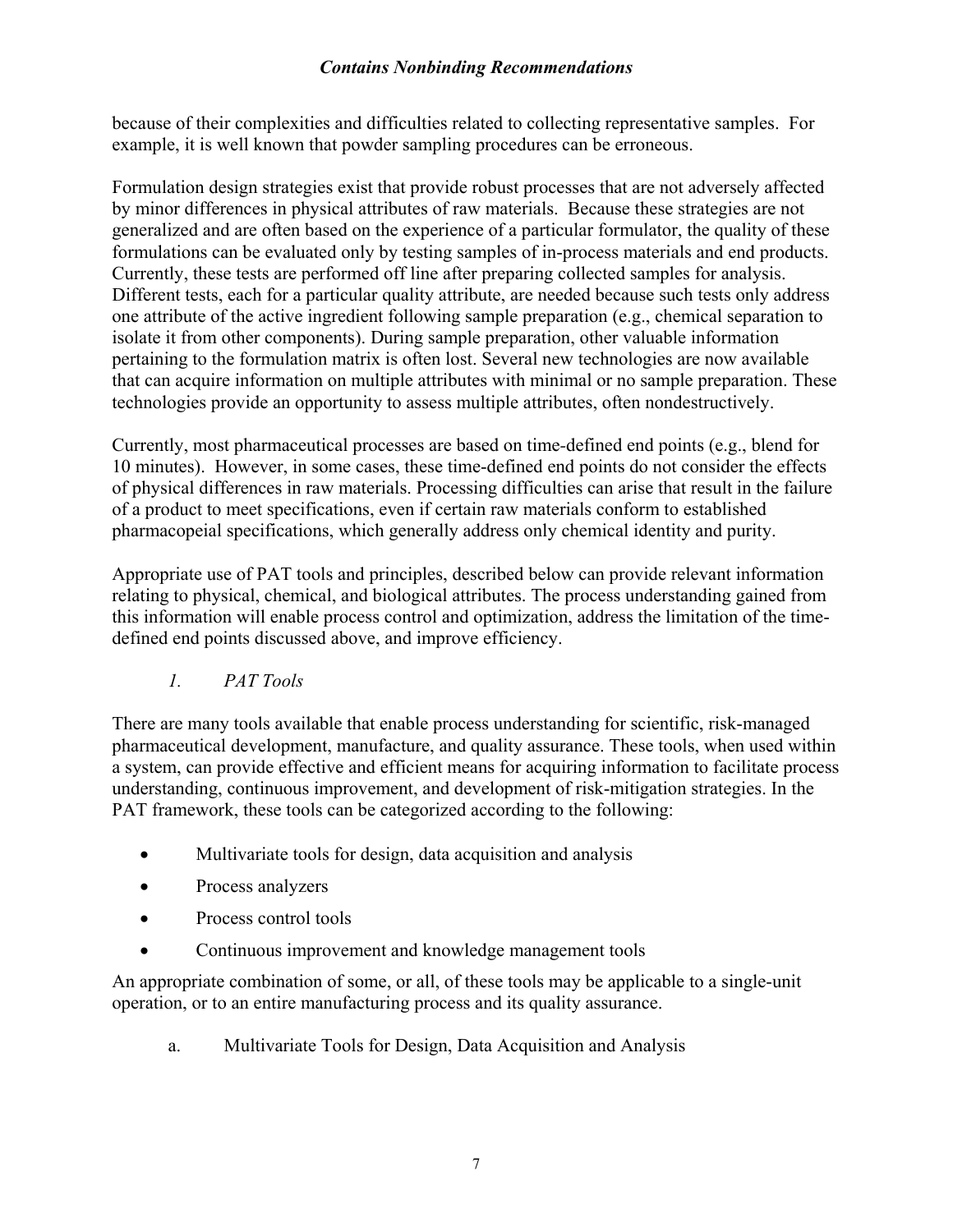From a physical, chemical, or biological perspective, pharmaceutical products and processes are complex multi-factorial systems. There are many development strategies that can be used to identify optimal formulations and processes. The knowledge acquired in these development programs is the foundation for product and process design.

This knowledge base can help to support and justify flexible regulatory paths for innovation in manufacturing and postapproval changes. A knowledge base can be of most benefit when it consists of scientific understanding of the relevant multi-factorial relationships (e.g., between formulation, process, and quality attributes), as well as a means to evaluate the applicability of this knowledge in different scenarios (i.e., generalization). This benefit can be achieved through the use of multivariate mathematical approaches, such as statistical design of experiments, response surface methodologies, process simulation, and pattern recognition tools, *in conjunction* with knowledge management systems. The applicability and reliability of knowledge in the form of mathematical relationships and models can be assessed by statistical evaluation of model predictions.

Methodological experiments based on statistical principles of orthogonality, reference distribution, and randomization, provide effective means for identifying and studying the effect and interaction of product and process variables. Traditional one-factor-at-a-time experiments do not address interactions among product and process variables.

Experiments conducted during product and process development can serve as building blocks of knowledge that grow to accommodate a higher degree of complexity throughout the life of a product. Information from such structured experiments supports development of a knowledge system for a particular product and its processes. This information, along with information from other development projects, can then become part of an overall institutional knowledge base. As this institutional knowledge base grows in coverage (range of variables and scenarios) and data density, it can be mined to determine useful patterns for future development projects. These experimental databases can also support the development of process simulation models, which can contribute to continuous learning and help to reduce overall development time.

When used appropriately, these tools enable the identification and evaluation of product and process variables that may be critical to product quality and performance. The tools may also identify potential failure modes and mechanisms and quantify their effects on product quality.

#### b. Process Analyzers

Process analysis has advanced significantly during the past several decades, due to an increasing appreciation for the value of collecting process data. Industrial drivers of productivity, quality, and environmental impact have supported major advancements in this area. Available tools have evolved from those that predominantly take univariate process measurements, such as pH, temperature, and pressure, to those that measure biological, chemical, and physical attributes. Indeed some process analyzers provide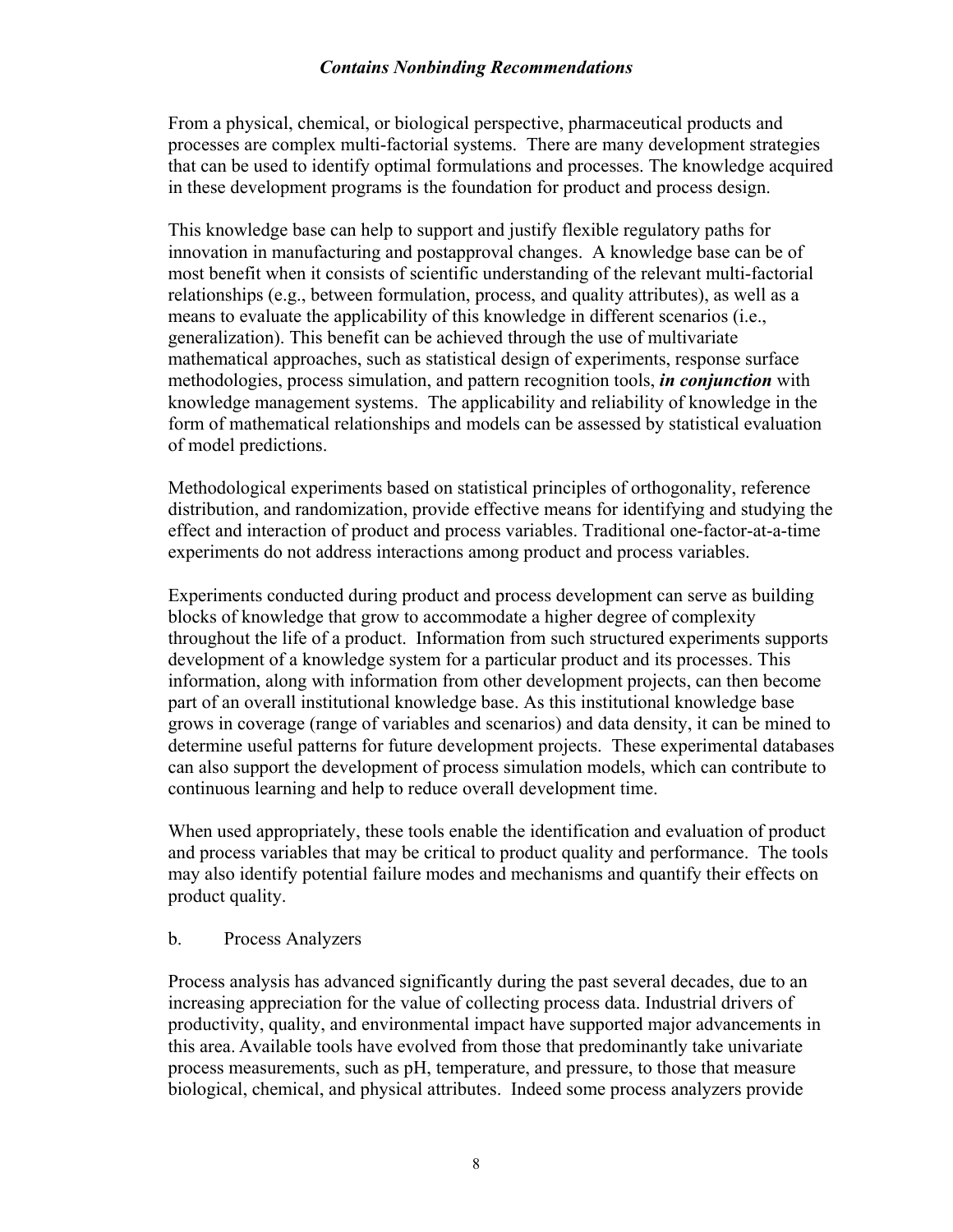nondestructive measurements that contain information related to biological, physical, and chemical attributes of the materials being processed. These measurements can be:

- at-line: Measurement where the sample is removed, isolated from, and analyzed in close proximity to the process stream.
- on-line: Measurement where the sample is diverted from the manufacturing process, and may be returned to the process stream.
- in-line: Measurement where the sample is not removed from the process stream and can be invasive or noninvasive

Process analyzers typically generate large volumes of data. Certain data are likely to be relevant for routine quality assurance and regulatory decisions. In a PAT environment, batch records should include scientific and procedural information indicative of high process quality and product conformance. For example, batch records could include a series of charts depicting acceptance ranges, confidence intervals, and distribution plots (inter- and intrabatch) showing measurement results. Ease of secure access to these data is important for real time manufacturing control and quality assurance. Installed information technology systems should accommodate such functions.

Measurements collected from these process analyzers need not be absolute values of the attribute of interest. The ability to measure relative differences in materials before (e.g., within a lot, lot-to-lot, different suppliers) and during processing will provide useful information for process control. A flexible process may be designed to manage variability of the materials being processed. Such an approach can be established and justified when differences in quality attributes and other process information are used to control (e.g., feed-forward and/or feed-back) the process.

Advances in process analyzers make real time control and quality assurance during manufacturing feasible. However, multivariate methodologies are often necessary to extract critical process knowledge for real time control and quality assurance.

Comprehensive statistical and risk analyses of the process are generally necessary to assess the reliability of predictive mathematical relationships. Based on the estimated risk, a simple correlation function may need further support or justification, such as a mechanistic explanation of causal links among the process, material measurements, and target quality specifications. For certain applications, sensor-based measurements can provide a useful *process signature* that may be related to the underlying process steps or transformations. Based on the level of process understanding, these signatures may also be useful for process monitoring, control, and end point determination when these patterns or signatures relate to product and process quality.

Design and construction of the process equipment, the analyzer, and their interfaces are critical to ensure that collected data are relevant and representative of process and product attributes. Robust design, reliability, and ease of operation are important considerations.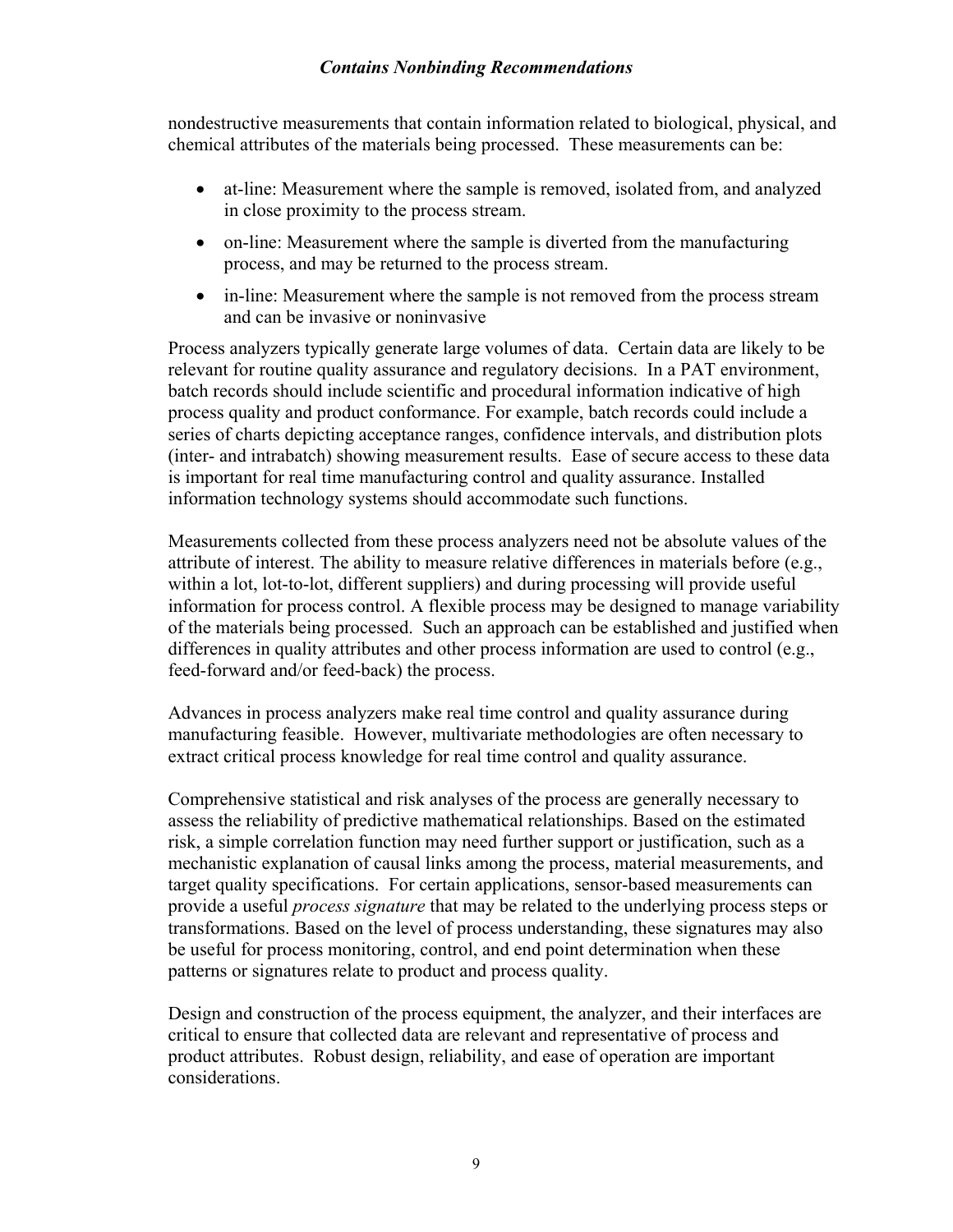Installation of process analyzers on existing process equipment in production should be done after risk analysis to ensure this installation does not adversely affect process or product quality.

A review of current standard practices (e.g., ASTM International) for process analyzers can provide useful information and facilitate discussions with the Agency. A few examples of such standards are listed in the bibliography section. Additionally, standards forthcoming from the ASTM Technical Committee E55 may provide complimentary information for implementing the PAT Framework. We recommend that manufacturers developing a PAT process consider a scientific, risk-based approach relevant to the intended use of an analyzer for a specific process and its utility for understanding and controlling the process.

#### c. Process Control Tools

It is important to emphasize that a strong link between product design and process development is essential to ensure effective control of all critical quality attributes. Process monitoring and control strategies are intended to monitor the state of a process and actively manipulate it to maintain a desired state. Strategies should accommodate the attributes of input materials, the ability and reliability of process analyzers to measure critical attributes, and the achievement of process end points to ensure consistent quality of the output materials and the final product.

Design and optimization of drug formulations and manufacturing processes within the PAT framework can include the following steps (the sequence of steps can vary):

- Identify and measure critical material and process attributes relating to product quality
- Design a process measurement system to allow real time or near real time (e.g., on-, in-, or at-line) monitoring of all critical attributes
- Design process controls that provide adjustments to ensure control of all critical attributes
- Develop mathematical relationships between product quality attributes and measurements of critical material and process attributes

Within the PAT framework, a process end point is not a fixed time; rather it is the achievement of the desired material attribute. This, however, does not mean that process time is not considered. A range of acceptable process times (process window) is likely to be achieved during the manufacturing phase and should be evaluated, and considerations for addressing significant deviations from acceptable process times should be developed.

Where PAT spans the entire manufacturing process, the fraction of in-process materials and final product evaluated during production could be substantially greater than what is currently achieved using laboratory testing. Thus, an opportunity to use more rigorous statistical principles for a quality decision is provided. Rigorous statistical principles should be used for defining acceptance criteria for end point attributes that consider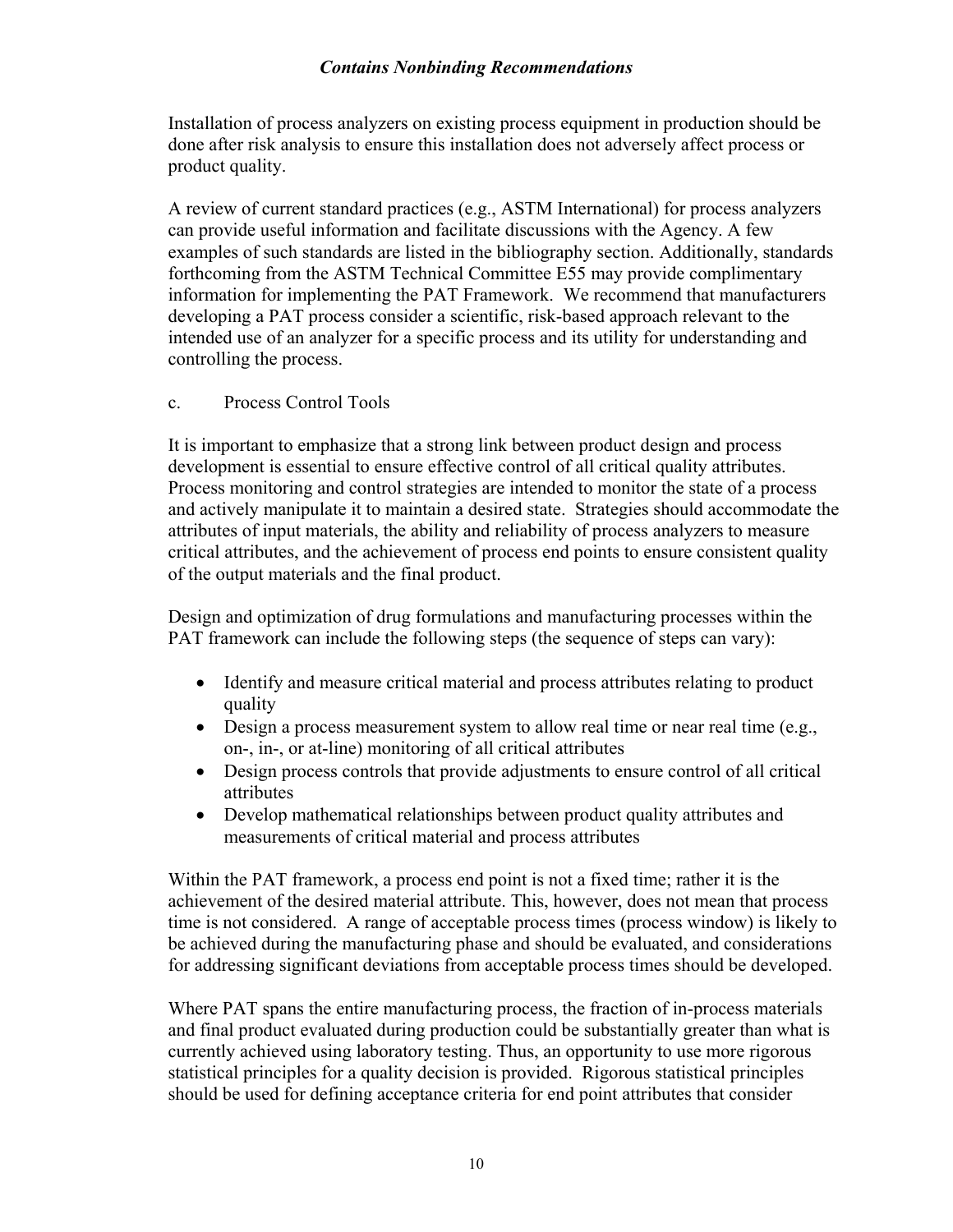<span id="page-13-0"></span>measurement and sampling strategies. Multivariate Statistical Process Control can be feasible and valuable to realizing the full benefit of real time measurements. Quality decisions should be based on process understanding and the prediction and control of relevant process/product attributes. This is one way to be consistent with relevant CGMP requirements, as such control procedures that validate the performance of the manufacturing process (21 CFR 211.110(a)).

Systems that promote greater product and process understanding can provide a high assurance of quality on every batch and provide alternative, effective mechanisms to demonstrate validation (per 21 CFR 211.100(a), i.e., production and process controls are designed to ensure quality). In a PAT framework, validation can be demonstrated through continuous quality assurance where a process is continually monitored, evaluated, and adjusted using validated in-process measurements, tests, controls, and process end points.

Risk-based approaches are suggested for validating PAT software systems. The recommendations provided by other FDA guidances, such as *General Principles of* Software Validation<sup>3</sup> should be considered. Other useful information can be obtained from consensus standards, such as ASTM.

d. Continuous Improvement and Knowledge Management

Continuous learning through data collection and analysis over the life cycle of a product is important. These data can contribute to justifying proposals for postapproval changes. Approaches and information technology systems that support knowledge acquisition from such databases are valuable for the manufacturers and can also facilitate scientific communication with the Agency.

Opportunities need to be identified to improve the usefulness of available relevant product and process knowledge during regulatory decision making. A knowledge base can be of most benefit when it consists of scientific understanding of the relevant multifactorial relationships (e.g., between formulation, process, and quality attributes) as well as a means to evaluate the applicability of this knowledge in different scenarios (i.e., generalization). Today's information technology infrastructure makes the development and maintenance of this knowledge base practical.

#### *2. Risk-Based Approach*

Within an established quality system and for a particular manufacturing process, one would expect an inverse relationship between the level of process understanding and the risk of producing a poor quality product. For processes that are well understood, opportunities exist to develop less restrictive regulatory approaches to manage change (e.g., no need for a regulatory submission). Thus, a focus on process understanding can facilitate risk-based regulatory decisions and innovation. Note that risk analysis and management is broader than what is discussed within the PAT framework and may form a system of its own.

<span id="page-13-1"></span> 3 See guidance for industry and FDA staff, *General Principles of Software Validation*.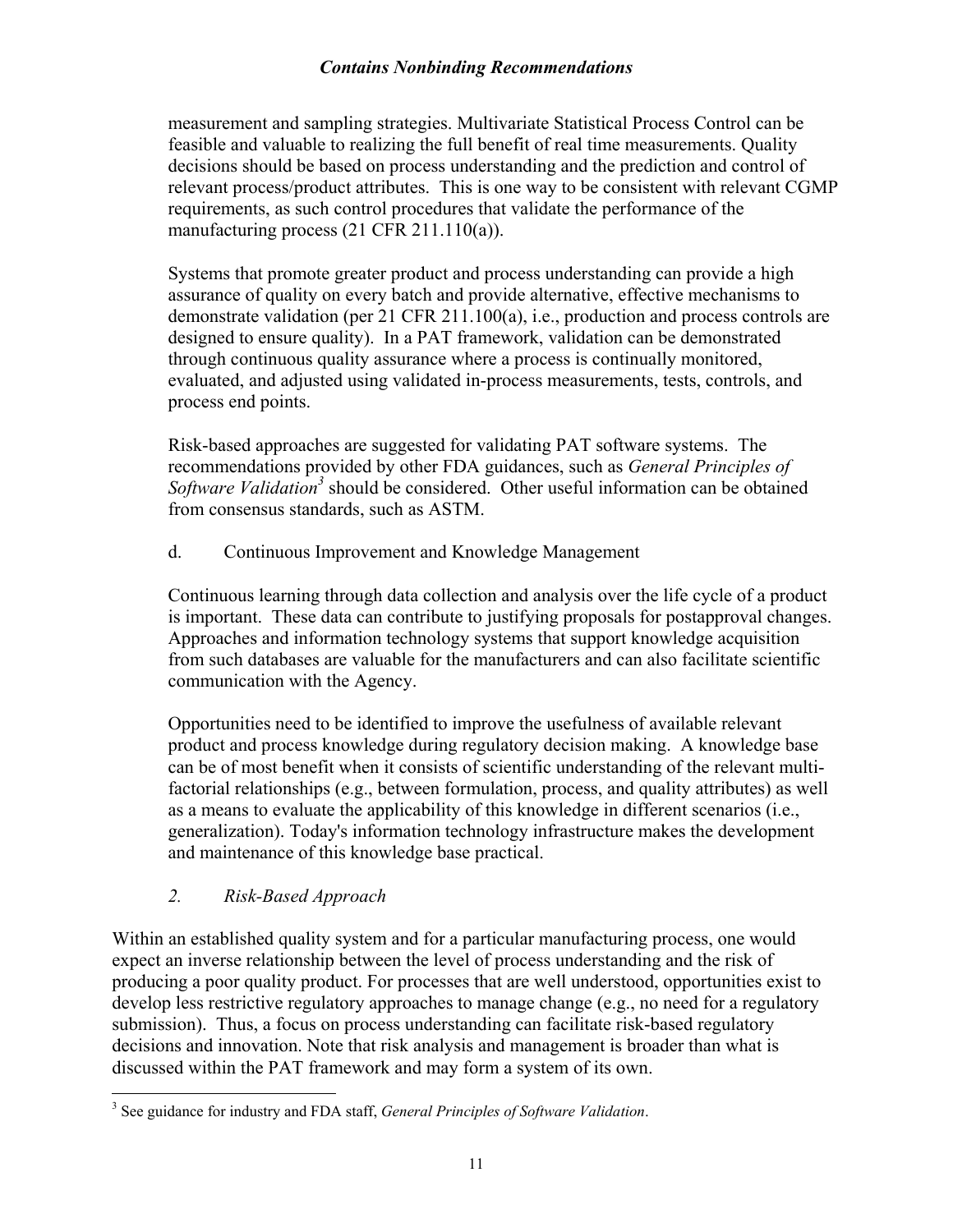# *3. Integrated Systems Approach*

<span id="page-14-0"></span>The fast pace of innovation in today's information age necessitates integrated systems thinking for evaluating and timely application of efficient tools and systems that satisfy the needs of patients and the industry. Many of the advances that have occurred, and are anticipated to occur, are bringing the development, manufacturing, quality assurance, and information/knowledge management functions so closely together that these four areas should be coordinated in an integrated manner. Therefore, upper management support for these initiatives is critical for successful implementation.

The Agency recognizes the importance of having an integrated systems approach to the regulation of PAT. Therefore, the Agency developed a new regulatory strategy that includes a PAT team approach to joint training, certification, CMC review, and CGMP inspections.

# *4. Real Time Release*

*Real time release* is the ability to evaluate and ensure the acceptable quality of in-process and/or final product based on process data. Typically, the PAT component of *real time release* includes a valid combination of assessed material attributes and process controls. Material attributes can be assessed using direct and/or indirect process analytical methods. The combined process measurements and other test data gathered during the manufacturing process can serve as the basis for real time release of the final product and would demonstrate that each batch conforms to established regulatory quality attributes. We consider real time release to be comparable to *alternative analytical procedures* for final product release.

Real time release as defined in this guidance builds on *parametric release* for heat terminally sterilized drug products, a practice in the United States since 1985. In real time release, material attributes as well as process parameters are measured and controlled.

The Agency's approval should be obtained prior to implementing real time release for products that are the subject of market applications or licenses. Process understanding, control strategies, plus on-, in-, or at-line measurement of critical attributes that relate to product quality provides a scientific risk-based approach to justify how real time quality assurance is at least equivalent to, or better than, laboratory-based testing on collected samples. Real time release as defined in this guidance meets the requirements of testing and release for distribution (21 CFR 211.165).

With real time quality assurance, the desired quality attributes are ensured through continuous assessment during manufacture. Data from production batches can serve to validate the process and reflect the total system design concept, essentially supporting validation with each manufacturing batch.

# **C. Strategy for Implementation**

The Agency understands that to enable successful implementation of PAT, flexibility, coordination, and communication with manufacturers is critical. The Agency believes that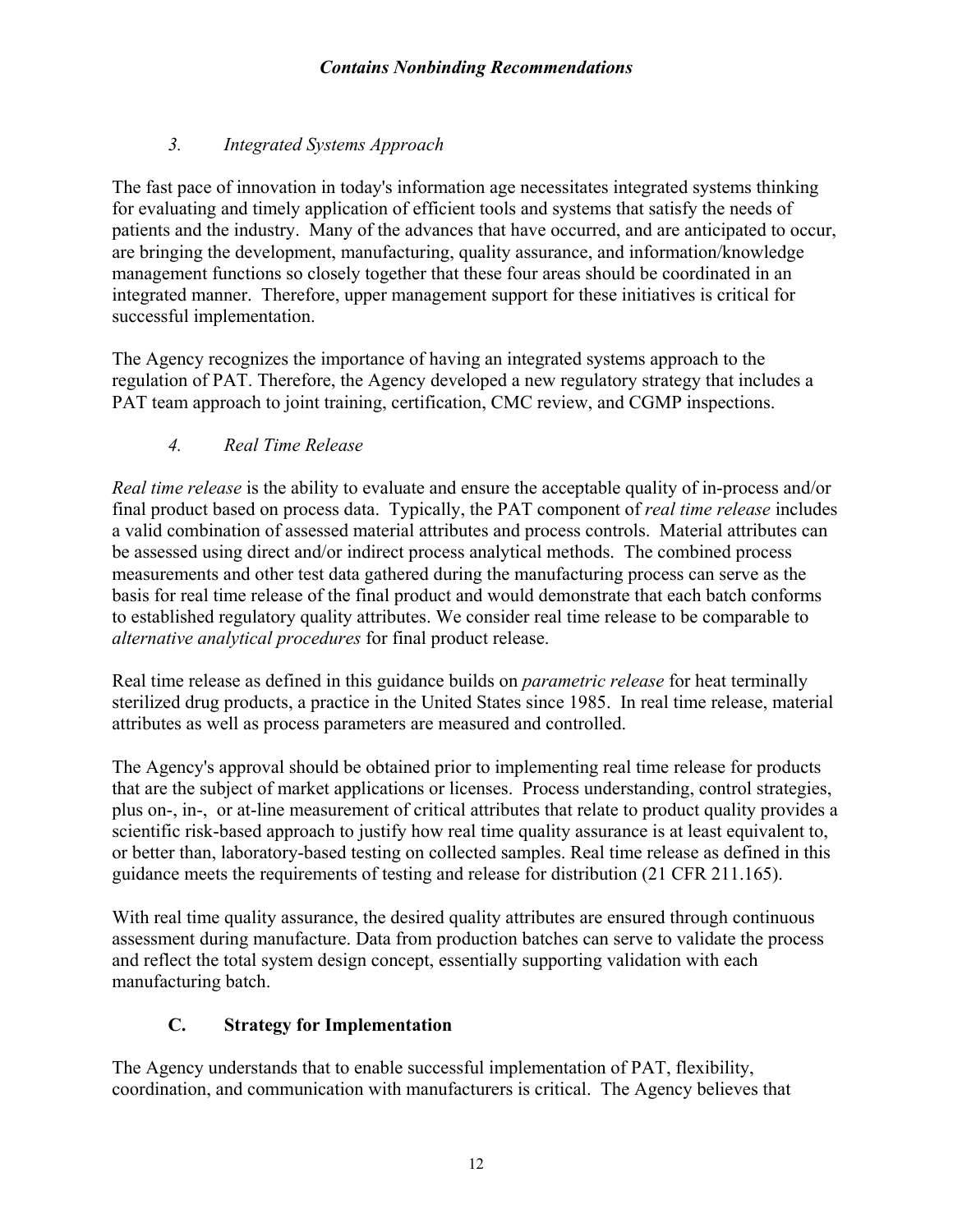current regulations are sufficiently broad to accommodate these strategies. Regulations can effectively support innovation when clear, effective, and meaningful communication exists between the Agency and industry, for example, in the form of meetings or informal communications.

The first component of the PAT framework described above addresses many of the uncertainties with respect to innovation and outlines broad principles for addressing anticipated scientific and technical issues. This framework should assist a manufacturer in proposing and adopting innovative manufacturing and quality assurance. The Agency encourages such proposals and has developed a regulatory strategy to consider such proposals. The Agency's regulatory strategy includes the following:

- A PAT team approach for CMC review and CGMP inspections
- Joint training and certification of PAT review, inspection and compliance staff
- Scientific and technical support for the PAT review, inspection and compliance staff
- The recommendations provided in this guidance

Ideally, PAT principles and tools should be introduced during the development phase. The advantage of using these principles and tools during development is to create opportunities to improve the mechanistic basis for establishing regulatory specifications. Manufacturers are encouraged to use the PAT framework to develop and discuss approaches for establishing mechanistic-based regulatory specifications for their products. The recommendations provided in this guidance are intended to alleviate concerns with approval or inspection when adopting the PAT framework.

In the course of implementing the PAT framework, manufacturers may want to evaluate the suitability of a PAT tool on experimental and/or production equipment and processes. For example, when evaluating experimental on- or in-line process analyzers during production, it is recommended that risk analysis of the impact on product quality be conducted before installation. This can be accomplished within the facility's quality system without prior notification to the Agency. Data collected using an experimental tool should be considered research data. If research is conducted in a production facility, it should be under the facility's own quality system.

When using new measurement tools, such as on- or in-line process analyzers, certain data trends, intrinsic to a currently acceptable process, may be observed. Manufacturers should scientifically evaluate these data to determine how or if such trends affect quality and implementation of PAT tools. FDA does not intend to inspect research data collected on an existing product for the purpose of evaluating the suitability of an experimental process analyzer or other PAT tool. FDA's routine inspection of a firm's manufacturing process that incorporates a PAT tool for research purposes will be based on current regulatory standards (e.g., test results from currently approved or acceptable regulatory methods). Any FDA decision to inspect research data would be based on exceptional situations similar to those outlined in Compliance Policy Guide Sec.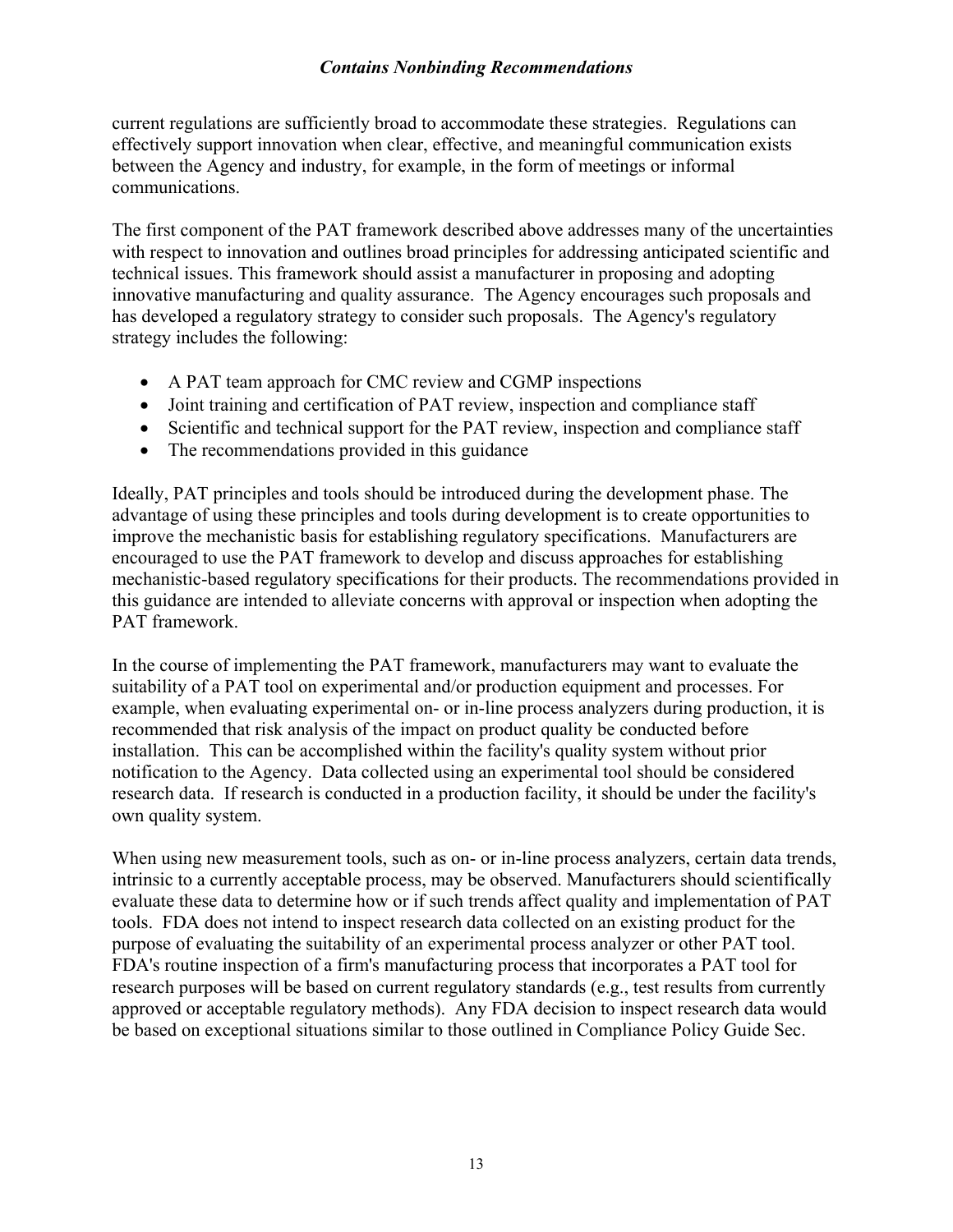<span id="page-16-0"></span>130.300.<sup>[4](#page-16-1)</sup> Those data used to support validation or regulatory submissions will be subject to inspection in the usual manner.

# **V. PAT REGULATORY APPROACH**

1

One goal of this guidance is to tailor the Agency's usual regulatory scrutiny to meet the needs of PAT-based innovations that (1) improve the scientific basis for establishing regulatory specifications, (2) promote continuous improvement, and (3) improve manufacturing while maintaining or improving the current level of product quality. To be able to do this, manufacturers should communicate relevant scientific knowledge to the Agency and resolve related technical issues in a timely manner. Our goal is to facilitate a consistent scientific regulatory assessment involving multiple Agency offices with varied responsibilities.

This guidance provides a broad perspective on our proposed PAT regulatory approach. Close communication between the manufacturer and the Agency's PAT review and inspection staff will be a key component in this approach. We anticipate that communication between manufacturers and the Agency may continue over the life cycle of a product and that communication will be in the form of meetings, telephone conferences, and written correspondence.

We have posted much of the information you will need on our PAT Web page located at *http://www.fda.gov/cder/OPS/PAT.htm*. Please refer to the Web page to keep abreast of important information. We recommend general correspondence related to PAT be directed to the FDA PAT Team. Manufacturers can contact the PAT Team regarding any PAT questions at: *PAT@cder.fda.gov.* Address any written correspondence to the address provided on the PAT Web page. All written correspondence should be identified clearly as **PROCESS ANALYTICAL TECHNOLOGY** or **PAT.**

All marketing applications, amendments, or supplements to an application should be submitted to the appropriate CDER or CVM division in the usual manner. When consulting with the Agency, manufacturers may want to discuss not only specific PAT plans, but also thoughts on a possible regulatory path. Information generated from research on an existing process, along with other process knowledge, can be used to formulate and communicate implementation plans to Agency staff.

In general, PAT implementation plans should be risk based. We are proposing the following possible implementation plans, where appropriate:

• PAT can be implemented under the facility's own quality system. CGMP inspections by the PAT Team or PAT certified Investigator can precede or follow PAT implementation.

<span id="page-16-1"></span><sup>&</sup>lt;sup>4</sup> FDA/ORA Compliance Policy Guide, Sec. 130.300, FDA Access to Results of Quality Assurance Program Audits and Inspections (CPG 7151.02).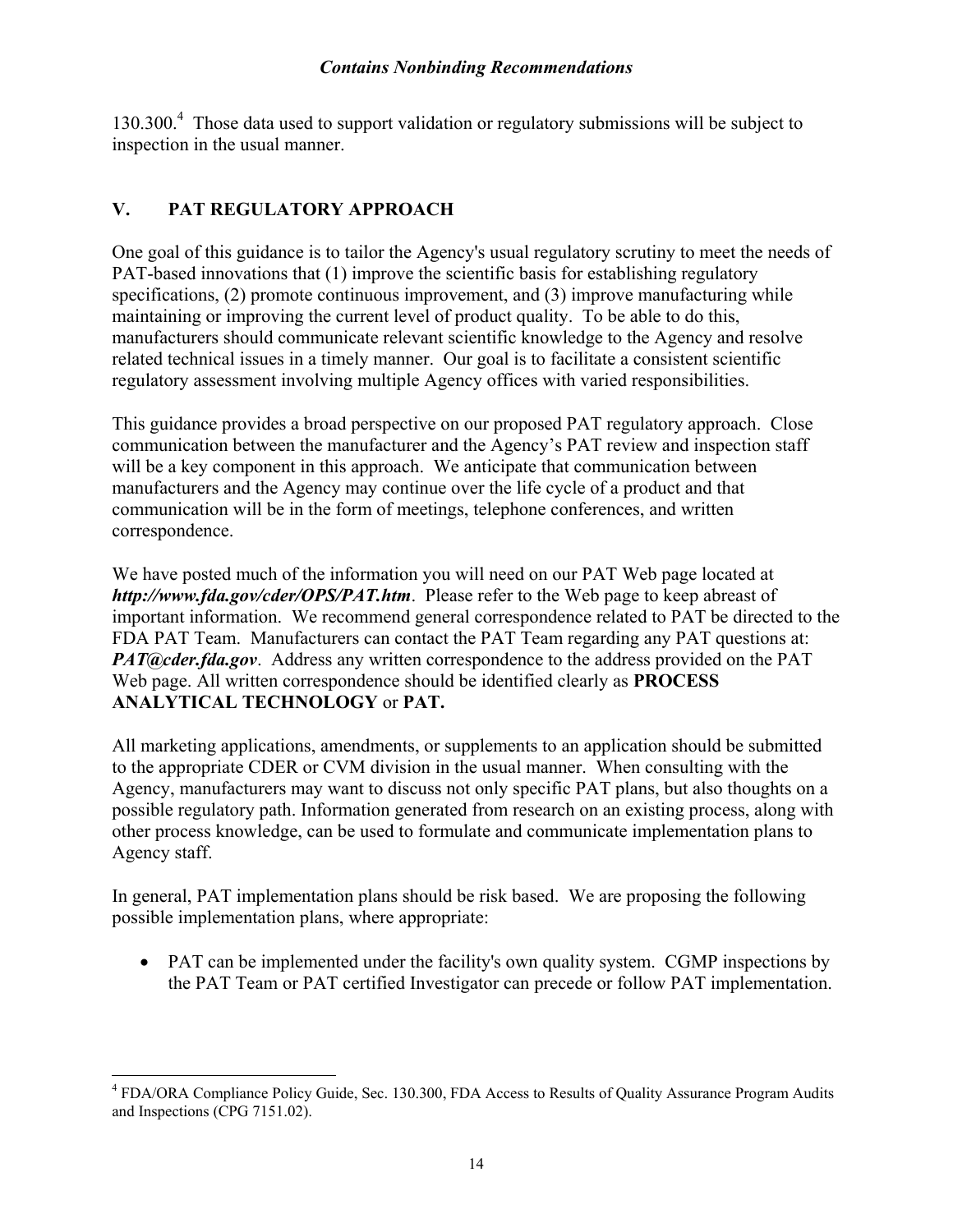- A supplement (CBE, CBE-30 or PAS) can be submitted to the Agency prior to implementation, and, if necessary, an inspection can be performed by a PAT Team or PAT certified Investigator before implementation.
- A *comparability protocol*<sup>[5](#page-17-0)</sup> can be submitted to the Agency outlining PAT research, validation and implementation strategies, and time lines. Following approval of this *comparability protocol* by the Agency, one or a combination of the above regulatory pathways can be adopted for implementation.

To facilitate adoption or approval of a PAT process, manufacturers may request a preoperational review of a PAT manufacturing facility and process by the PAT Team (see ORA Field Management Directive No.135)<sup>6</sup> by contacting the FDA Process Analytical Technology Team at the address given above.

It should be noted that when certain PAT implementation plans neither affect the current process nor require a change in specifications, several options can be considered. Manufacturers should evaluate and discuss with the Agency the most appropriate option for their situation.

<u>.</u>

<span id="page-17-0"></span> $<sup>5</sup>$  FDA guidance for industry, Comparability Protocols – Chemistry, Manufacturing, and Controls Information,</sup> issued February 2003. Once finalized, it will represent the Agency's current thinking on this topic.

<span id="page-17-1"></span> $6$  FDA Field Management Directive 135. http://www.fda.gov/ora/inspect\_ref/fmd/fmd135a.html.